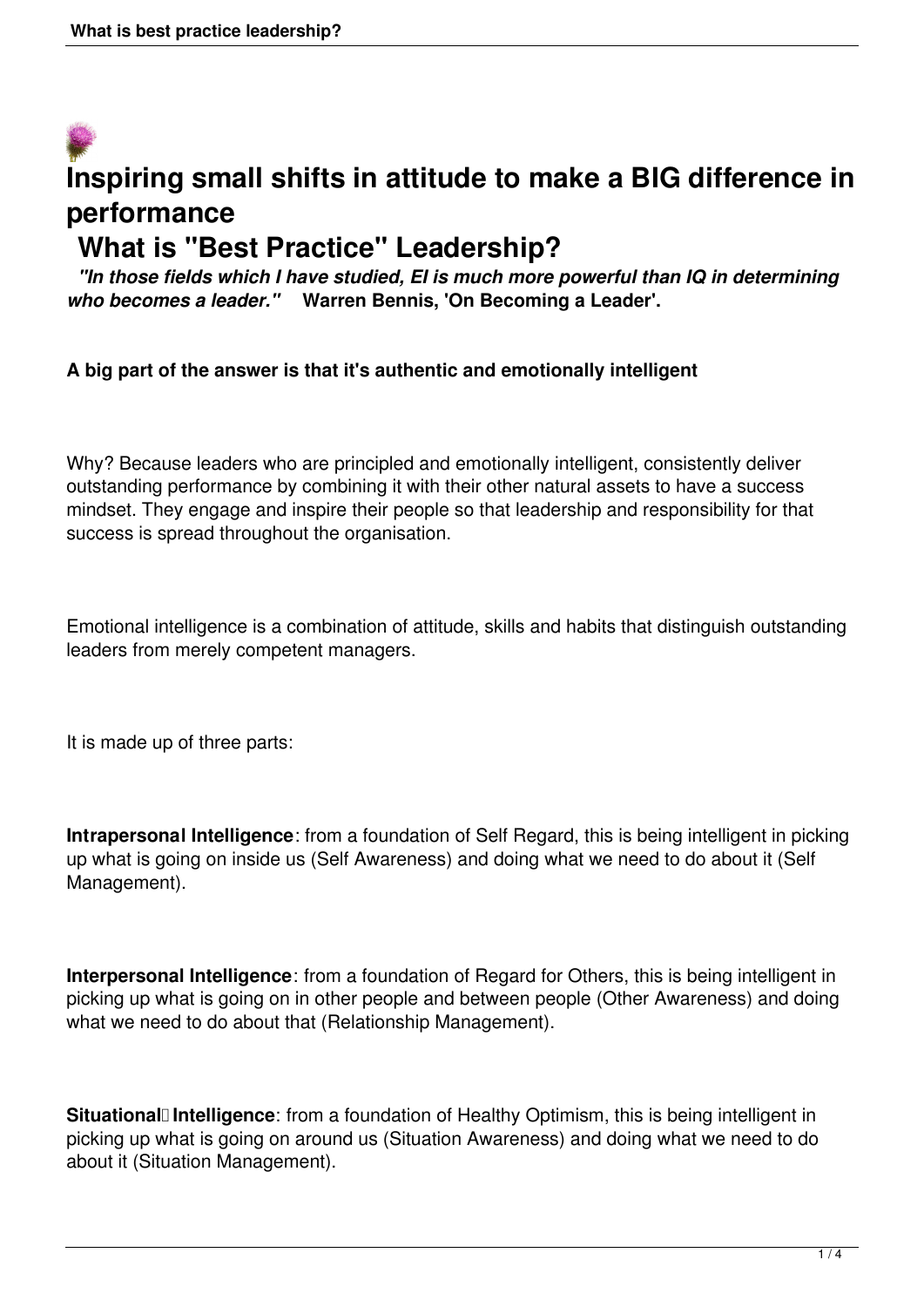#### **And most recently ...**

After years of research and development, we are now starting to see evidence-based findings coming through about the type of leadership that has the effect of raising employee engagement, and having a positive impact of morale, performance and productivity. So, no more theories, we now know the answers and need to get on with putting them into practice as quickly as possible.

Have a look at Best Practice under the Links tab and you'll find there The Real World Group's "Engaging Transformational Leadership" and The Alignment Partnership's "Leadership Transformations from the Inside Out". Brilliant research and development that shows us the way to go on leadership.

And while we're at it, let's not forget Steve Radcliffe's "Leadership Plain and Simple", and Rob Goffee & Gareth Jones' "Why Should Anyone Be Led by You, what it takes to be an authentic leader", still two of the best books ever written about leadership.

### **Emotionally Intelligent Leadership Coaching and Development**

 All of my coaching and development work is based on a single coherent and comprehensive model of personal development co-authored in the UK by leading experts Tim Sparrow and Amanda Knight. This is so insightful for leadership development that their book "Applied EI - The importance of attitudes in developing emotional intelligence", is a 'must have' (See below for details)

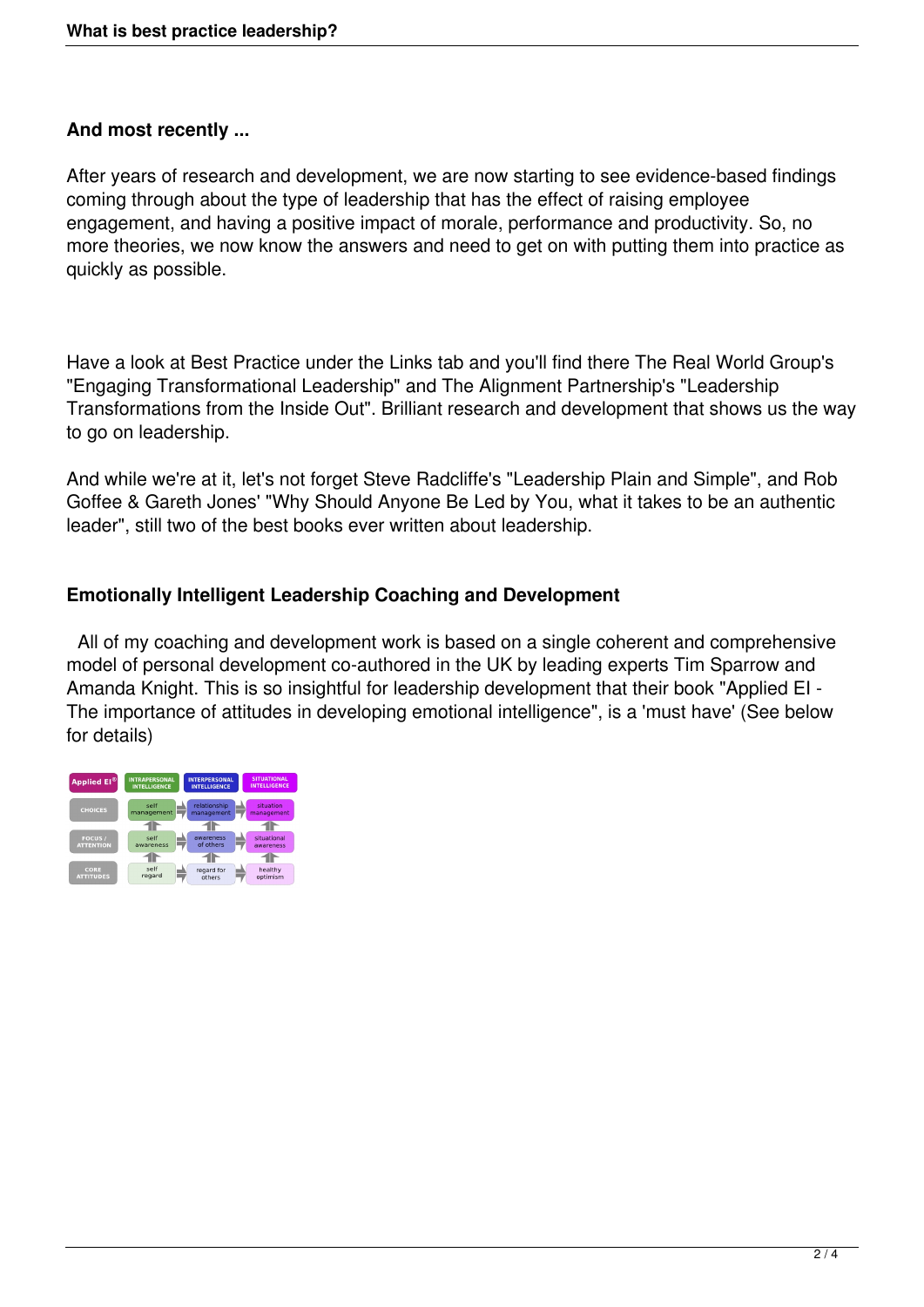

This attitudinal approach was edeveloped this differed providence and Amanda Knight and EI" which is available

## **Why should organisations develop emotional intelligence?**

Research has provided clear evidence that emotionally intelligent leaders are more successful. Many of these studies yield bottom-line results: At PepsiCo, for example, executives selected for EQ competencies generated 10% more productivity. High EQ sales people at L'Oreal brought in \$2.5 million more in sales. An EQ initiative at Sheraton helped increase market share by 24%.

One of the most important applications of EQ is in helping leaders foster a workplace climate conducive to high performance. These workplaces yield significantly higher productivity, retention, and profitability, and emotional intelligence appears key to this competitive advantage.

Organisations with emotionally intelligent leaders and employees achieve their desired results; they are effective and profitable. Their employees choose the most appropriate behaviour in a given situation and are likely to excel in performance; they are Self Aware and demonstrate effective Self Management.